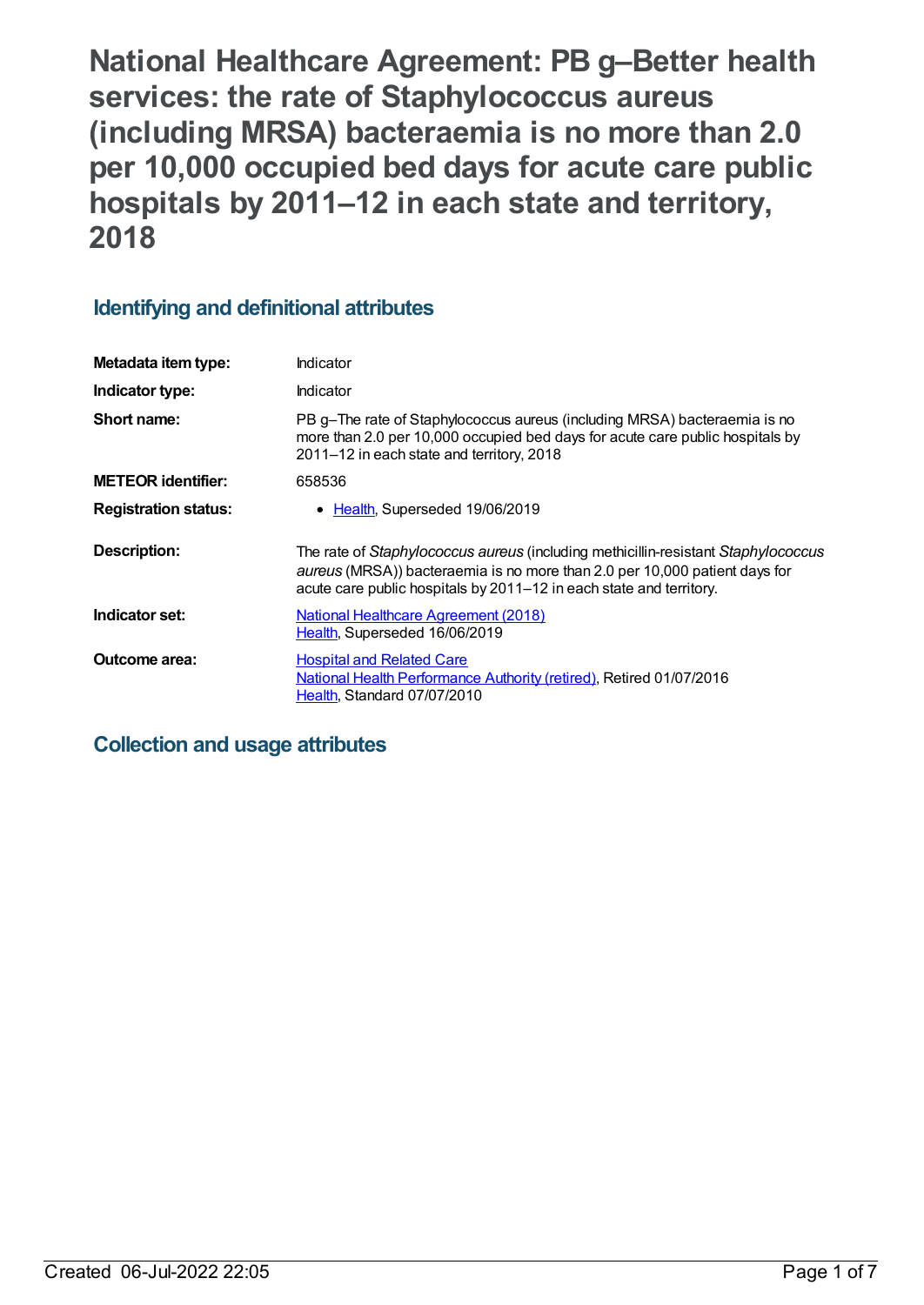**Computation description:** Acute care public hospitals are defined as all public hospitals including those hospitals defined as public psychiatric hospitals in the Public Hospital Establishments National Minimum Data Set. All types of public hospitals are included, both those focusing on acute care, and those focusing on non-acute or sub-acute care, including psychiatric, rehabilitation and palliative care.

> Unqualified newborns, hospital boarders and posthumous organ procurement are excluded from the indicator.

A patient-episode of *Staphylococcus aureus* bacteraemia (SAB) is defined as a positive blood culture for *Staphylococcus aureus*. For surveillance purposes, only the first isolate per patient is counted, unless at least 14 days has passed without a positive blood culture, after which an additional episode is recorded.

A *Staphylococcus aureus* bacteraemia will be considered to be healthcareassociated if: the first positive blood culture is collected more than 48 hours after hospital admission or less than 48 hours after discharge, OR, if the first positive blood culture is collected less than or equal to 48 hours after admission to hospital and the patient-episode of SAB meets at least one of the following:

- 1. SAB is a complication of the presence of an indwelling medical device (e.g. intravascular line, haemodialysis vascular access, cerebrospinal fluid (CSF) shunt, urinary catheter)
- 2. SAB occurs within 30 days of a surgical procedure where the SAB is related to the surgical site
- 3. SAB was diagnosed within 48 hours of a related invasive instrumentation or incision
- 4. SAB is associated with neutropenia contributed to by cytotoxic therapy. Neutropenia is defined as at least two separate calendar days with values of absolute neutrophil count (ANC) or total white blood cell count (WBC) <500 cells/mm $^3$  (0.5 × 10 $^9$  / L) on or within a 7-day time period which includes the date the positive blood specimen was collected (day 1), the 3 calendar days before and the 3 calendar days after.

#### Exclusions:

|                     | Cases where a known previous positive test has been obtained within the last 14<br>days are excluded. For example: if a patient has SAB in which 4 sets of blood<br>cultures are positive over the initial 3 days of the patient's admission only 1<br>episode of SAB is recorded. If the same patient had a further set of positive blood<br>cultures on day 6 of the same admission, these would not be counted again, but<br>would be considered part of the initial patient-episode. |
|---------------------|------------------------------------------------------------------------------------------------------------------------------------------------------------------------------------------------------------------------------------------------------------------------------------------------------------------------------------------------------------------------------------------------------------------------------------------------------------------------------------------|
|                     | Note: If the same patient had a further positive blood culture 20 days after<br>admission (i.e. greater than 14 days after their last positive blood culture on day 5),<br>then this would be considered a second patient-episode of SAB.                                                                                                                                                                                                                                                |
|                     | See <b>Establishment—number of patient days, total N[N(7)]</b> for the definition of<br>patient days.                                                                                                                                                                                                                                                                                                                                                                                    |
|                     | Analysis by state and territory is based on location of the hospital.                                                                                                                                                                                                                                                                                                                                                                                                                    |
|                     | Presented as a number per 10,000 patient days.                                                                                                                                                                                                                                                                                                                                                                                                                                           |
|                     | Coverage: Denominator $\div$ Number of patient days for all public hospitals in the<br>state or territory.                                                                                                                                                                                                                                                                                                                                                                               |
|                     | Any variation from the specifications by jurisdictions will be footnoted and<br>described in the data quality statement.                                                                                                                                                                                                                                                                                                                                                                 |
| <b>Computation:</b> | 10,000 patient days × (Numerator ÷ Denominator)                                                                                                                                                                                                                                                                                                                                                                                                                                          |
| Numerator:          | SAB patient episodes (as defined in the Computation description) associated with<br>acute care public hospitals.                                                                                                                                                                                                                                                                                                                                                                         |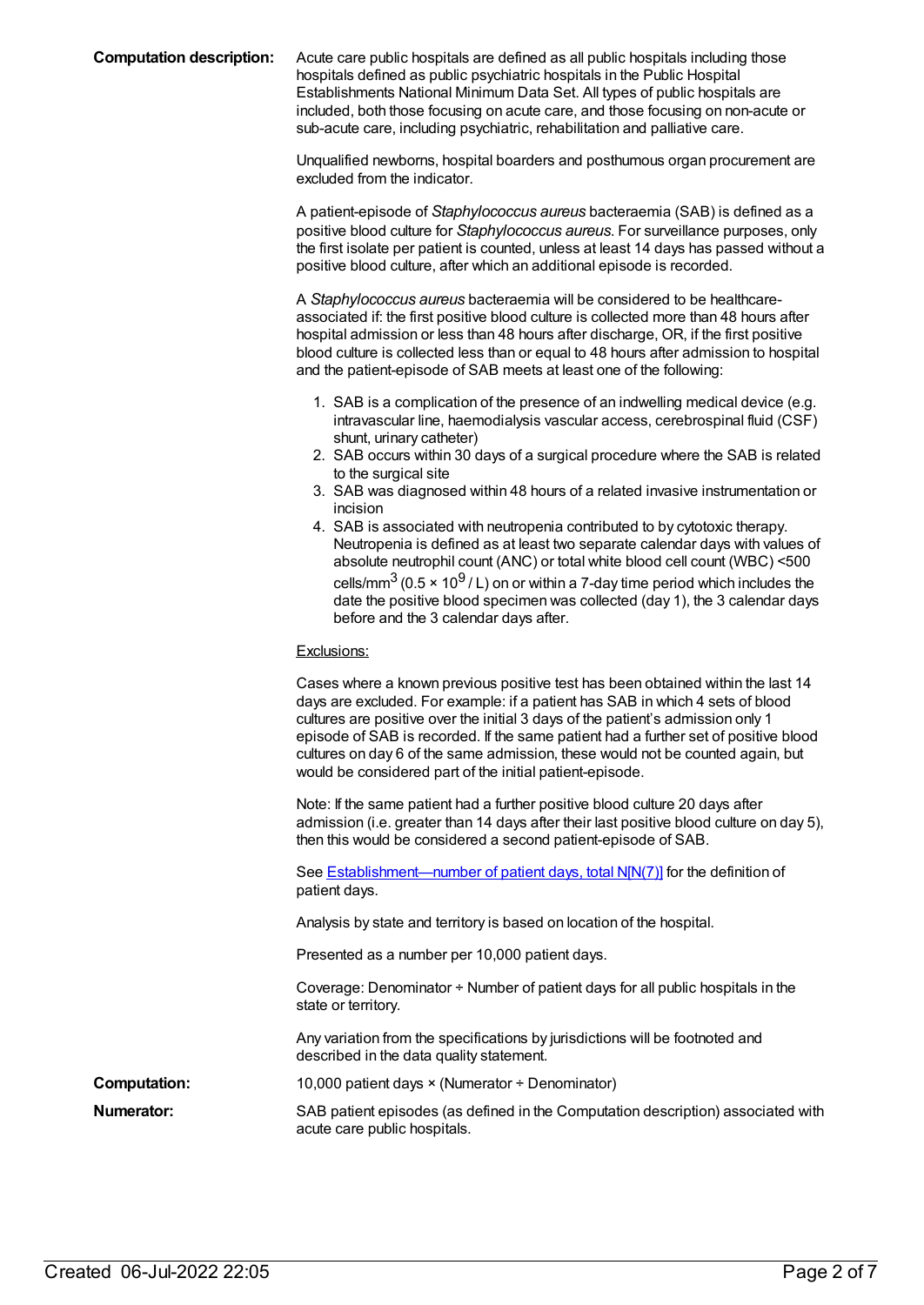| Numerator data elements: | -Data Element / Data Set-                                                                                                                         |
|--------------------------|---------------------------------------------------------------------------------------------------------------------------------------------------|
|                          | Data Element                                                                                                                                      |
|                          | Person-Staphylococcus aureus bacteraemia episode indicator                                                                                        |
|                          | <b>Data Source</b>                                                                                                                                |
|                          | State/territory infection surveillance data                                                                                                       |
|                          | Guide for use                                                                                                                                     |
|                          | Data source type: Administrative by-product data                                                                                                  |
|                          | Data Element / Data Set-                                                                                                                          |
|                          |                                                                                                                                                   |
|                          | Data Element                                                                                                                                      |
|                          | Person-person identifier                                                                                                                          |
|                          | Data Source                                                                                                                                       |
|                          | State/territory infection surveillance data                                                                                                       |
|                          | Guide for use                                                                                                                                     |
|                          | Data source type: Administrative by-product data                                                                                                  |
| Denominator:             | Number of patient days for public acute care hospitals under surveillance (i.e. only<br>for hospitals included in the surveillance arrangements). |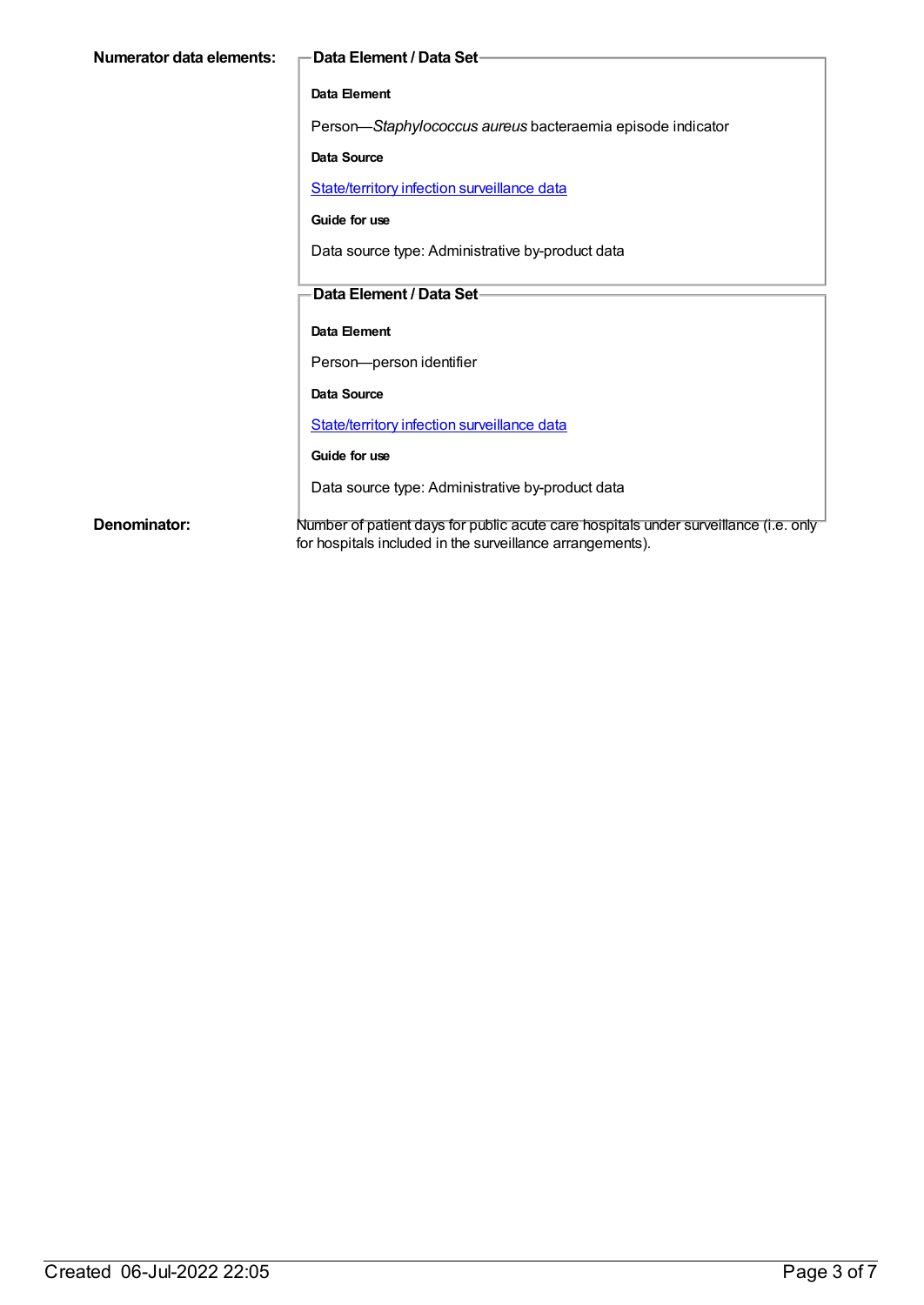#### **Denominator data elements:**

#### **Data Element / Data Set**

#### **Data Element**

Episode of admitted patient care—admission date

#### **Data Source**

[State/territory](https://meteor.aihw.gov.au/content/426458) admitted patient data

**Guide for use**

Data source type: Administrative by-product data

### **Data Element / Data Set**

#### **Data Element**

Episode of admitted patient care—separation date

**Data Source**

[State/territory](https://meteor.aihw.gov.au/content/426458) admitted patient data

**Guide for use**

Data source type: Administrative by-product data

#### **Data Element / Data Set**

**Data Element**

Establishment—*Staphylococcus aureus* bacteraemia surveillance indicator

**Data Source**

[State/territory](https://meteor.aihw.gov.au/content/426458) admitted patient data

#### **Guide for use**

Data source type: Administrative by-product data

### **Data Element / Data Set**

#### **Data Element**

Establishment—organisation identifier (Australian)

**Data Source**

[State/territory](https://meteor.aihw.gov.au/content/426458) admitted patient data

#### **Guide for use**

Data source type: Administrative by-product data

**Disaggregation:** 2010–11, 2011–12, 2012–13, 2013–14, 2014–15, 2015–16 (updated for resupplied data), 2016–17—State and territory, by:

> Methicillin-resistant *Staphylococcus aureus* (MRSA)/Methicillin-sensitive *Staphylococcus aureus* (MSSA)

Some disaggregation may result in numbers too small for publication.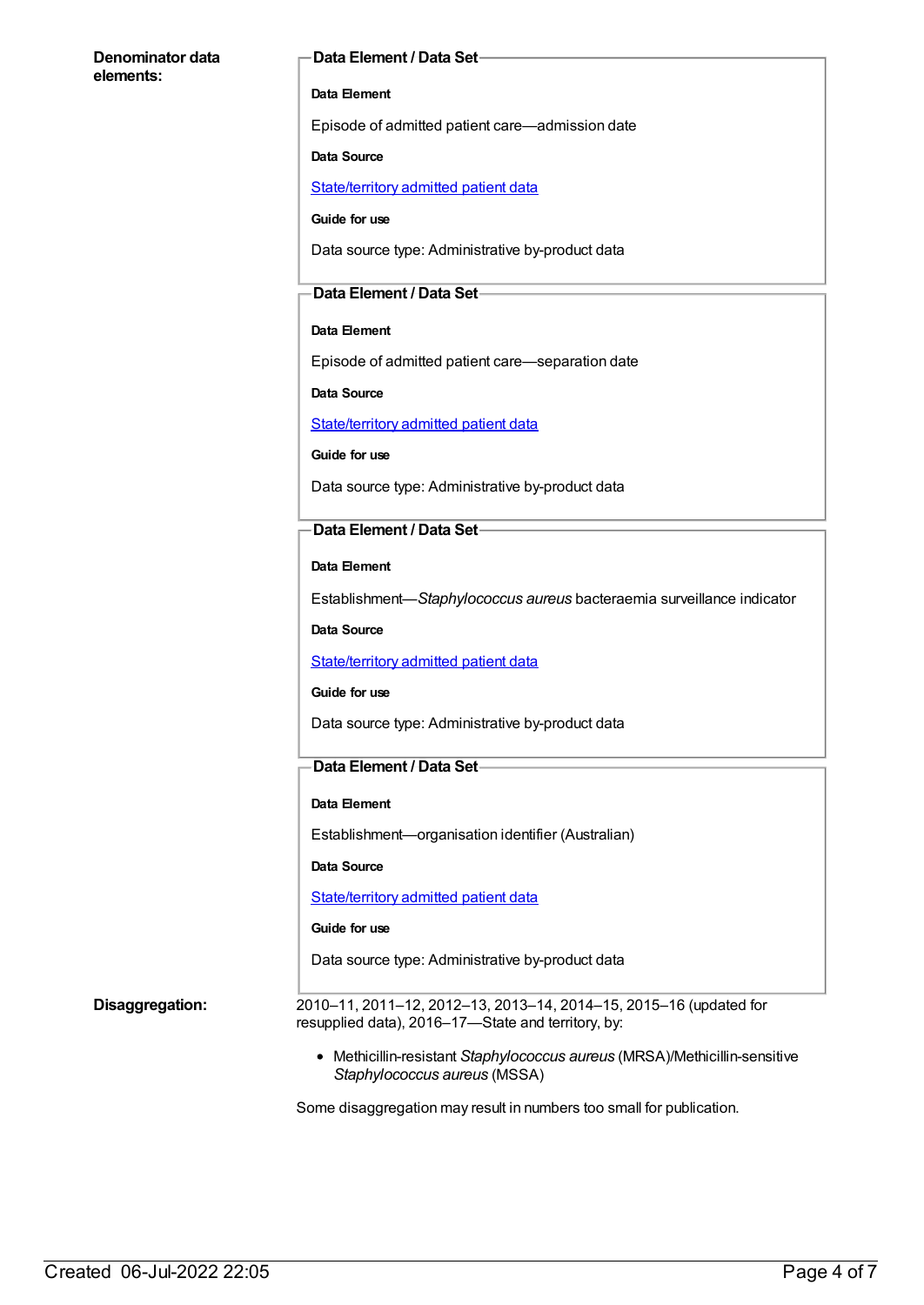#### **Disaggregation data elements:**

#### **Data Element / Data Set**

#### **Data Element**

Establishment—Australian state/territory identifier

#### **Data Source**

[State/territory](https://meteor.aihw.gov.au/content/402699) infection surveillance data

#### **Guide for use**

Data source type: Administrative by-product data

### **Data Element / Data Set**

### **Data Element**

Methicillin-resistant *Staphylococcus aureus* (MRSA)/Methicillin-sensitive *Staphylococcus aureus* (MSSA) indicator

#### **Data Source**

[State/territory](https://meteor.aihw.gov.au/content/402699) infection surveillance data

#### **Guide for use**

Data source type: Administrative by-product data

**Comments:** Most recent data available for 2018 National Healthcare Agreement performance reporting: 2016–17.

#### Baseline: 2009–10.

The number of SAB patient episodes associated with acute public hospitals under surveillance includes SAB patient episodes associated with all public hospitals, and the number of patient days for public acute care hospitals under surveillance includes the number of patient days for all public hospitals under surveillance.

For some states and territories there is less than 100% coverage of hospitals. This may impact on the reported rate. For those jurisdictions with incomplete coverage of acute care public hospitals (in the numerator), only patient days for those hospitals that contribute data are included (in the denominator). Specifically, if a hospital was not included in the SAB surveillance arrangements for part of the year, then the patient days for that part of the year are excluded. If part of the hospital was not included in the SAB surveillance arrangements (e.g. children's wards, psychiatric wards), then patient days for that part of the hospital are excluded. Patient days for 'non-acute' hospitals (such as rehabilitation and psychiatric hospitals) are included if the hospital was included in the SAB surveillance arrangements, but not otherwise. However, all these patient days are included in the coverage rate denominator measure of total number of patient days for all public hospitals in the state or territory.

Some states operated a 'signal surveillance' arrangement for smaller hospitals whereby the hospital notifies the appropriate authority if a SAB case is identified, but the hospital is not considered to have formal SAB surveillance as per larger hospitals. Where this arrangement is in place, these hospitals should be included as part of the indicator. That is, SAB patient episodes and patient days should be included as 'under surveillance'.

Only episodes associated with acute public hospital care in each jurisdiction should be counted. If a case is associated with care provided in another jurisdiction (cross border flows) then it is reported, where known, by the jurisdiction where the care associated with the SAB occurred.

There may be patient episodes of SAB identified by a hospital which did not originate in the identifying hospital (as determined by the definition of a patient episode of SAB), but in another public hospital. If the originating hospital is under surveillance, then the patient episode of SAB should be attributed to the originating hospital and should be included as part of the indicator. If the originating hospital is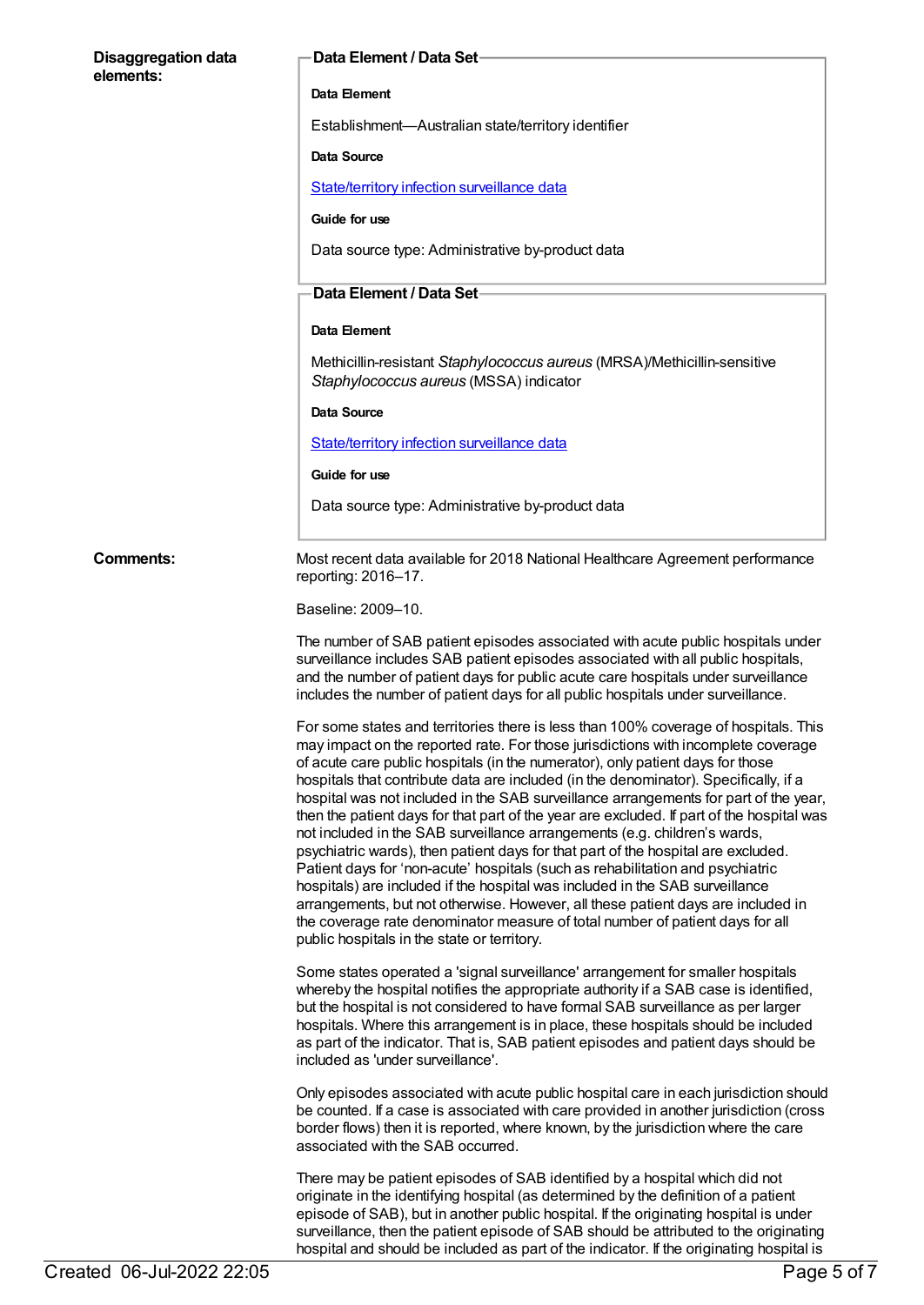not under SAB surveillance, then the patient episode is unable to be included in the indicator.

Patient episodes associated with care provided by private hospitals and nonhospital health care are excluded.

Patient days for unqualified newborns, hospital boarders and posthumous organ procurement are excluded.

Almost all patient episodes of SAB will be diagnosed when the patient is an admitted patient. However, the intention is that patient episodes are reported whether they were associated with admitted patient care or non-admitted patient care in public acute care hospitals.

Where there is significant variation, for example non-coverage of cases diagnosed less than 48 hours after admission, in the data collection arrangements it will affect the calculation of values across states and territories.

Variation in admission practices across jurisdictions will influence the denominator for this indicator, impacting on the comparability of rates.

Jurisdictional manuals should be referred to for full details of definitions used in infection control surveillance.

Note that the definition of a healthcare-associated SAB was revised by the Australian Commission on Safety and Quality in Health Care in 2016. In particular, the clinical criterion for SAB associated with neutropenia was revised. Data for 2010–11, 2011–12, 2012–13, 2013–14 and 2014–15 are provided according to the previous neutropenia criterion:

SAB is associated with neutropenia (<1  $\times$  10<sup>9</sup>) contributed to by cytotoxic therapy

Data for 2015–16 and 2016–17 are provided according to the new neutropenia criterion:

SAB is associated with neutropenia contributed to by cytotoxic therapy. Neutropenia is defined as at least 2 separate calendar days with values of absolute neutrophil count (ANC) or total white blood cell count (WBC) <500 cell/mm $^3$  (0.5 × 10 $^9$ /L) on or within a 7-day time period which includes the date the positive blood specimen was collected (Day 1), the 3 calendar days before and the 3 calendar days after.

## **Representational attributes**

| <b>Representation class:</b> |  | Rate    |
|------------------------------|--|---------|
| Data type:                   |  | Real    |
| Unit of measure:             |  | Episode |
| Format:                      |  | N[NN].N |
|                              |  |         |

**Data source attributes**